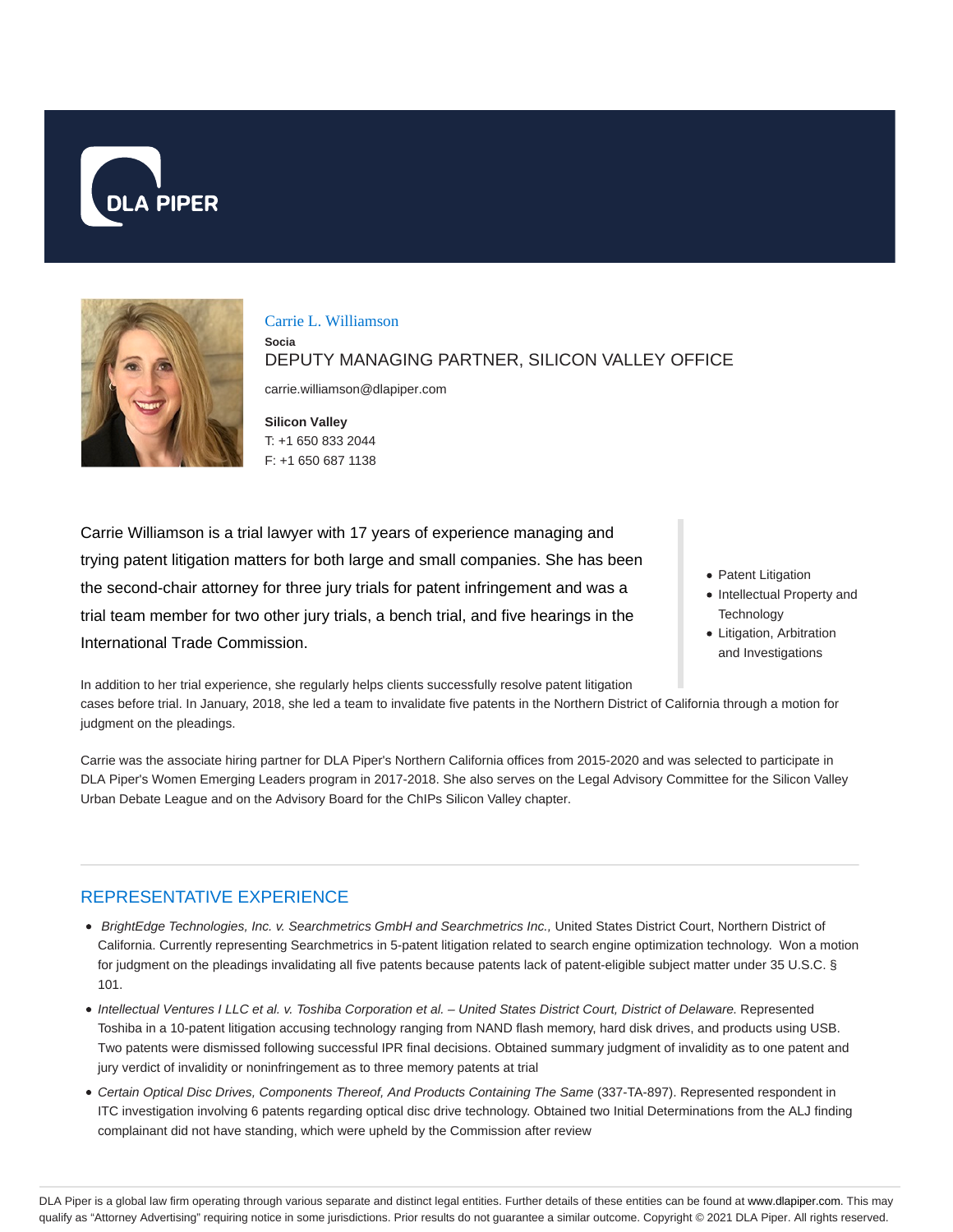- CpuMate Inc. and Golden Sun News Techniques Co., Ltd. v. Toshiba Corporation, et al. United States District Court, Eastern District of Texas and Central District of California. Represented Toshiba in patent case involving cooling technology in computers. Won motion to transfer case from Eastern District of Texas to Central District of California
- TVI v. Toshiba Corporation United States District Court, Northern District of California. Represented Toshiba in a four-patent case involving DVD technology
- NetApp v. Sun Microsystems and Sun Microsystems v. NetApp United States District Court, Northern District of California. Represented Sun in three District Court patent infringement actions between Sun and NetApp. The parties litigated 39 patents, most of which are directed to storage technology. Obtained favorable settlement
- Yamaha v. TSST United States District Court, Central District of California. Represented two TSST entities in 11-patent litigation involving optical disk drives
- Certain Personal Computer and Digital Display Devices (Inv. No. 337-TA-606): Represented Hewlett-Packard in ITC against Acer, Inc. Technology involved computer bus architecture, LCD scalar chips and rewritable DVD drives. Obtained favorable settlement after ITC trial before issuance of Initial Determination
- Hitachi Global Storage Technology (HGST) v. Samsung: Represented Samsung in EDTX against claims of patent infringement. Technology involved hard disk drive formats. Obtained favorable settlement
- CollegeNET, Inc. v. XAP Corporation. Obtained jury verdict US\$8.5 million in a patent infringement and Lanham Act action in the US District Court for the District of Oregon. Technology related to applying for college over the Internet
- Zoran Corporation v. MediaTek, Inc. et al. United States International Trade Commission. Represented complainants Zoran and Oak Technology in asserting three patents related to optical disk controller chips and DVD players. Obtained Exclusion Order and Cease and Desist Order against MediaTek and ten of its customers as to one patent. Case subsequently settled on terms extremely favorable to Zoran and Oak
- MediaTek, Inc. v. Zoran Corporation United States International Trade Commission. Defended respondents Zoran and Oak against allegations of infringing three patents relating to optical disk controller chips. Obtained Initial Determination of non-infringement and invalidity. Case subsequently settled on terms favorable to Zoran and Oak

### CREDENCIALES

## Admisión

California

### Reconocimientos

• The Legal 500 United States 2019, 2021 - Recommended, Intellectual Property Patent Litigation: Full Coverage

# Formación

- J.D., University of California, Berkeley, School of Law 2003 Articles Editor, Berkeley Journal of Employment and Labor Law
- B.A., Bowling Green State University 1998 summa cum laude Phi Beta Kappa

## tribunales

- Supreme Court of California
- United States Court of Appeals for the Federal Circuit
- United States District Court for the Central District of California
- United States District Court for the Eastern District of Wisconsin